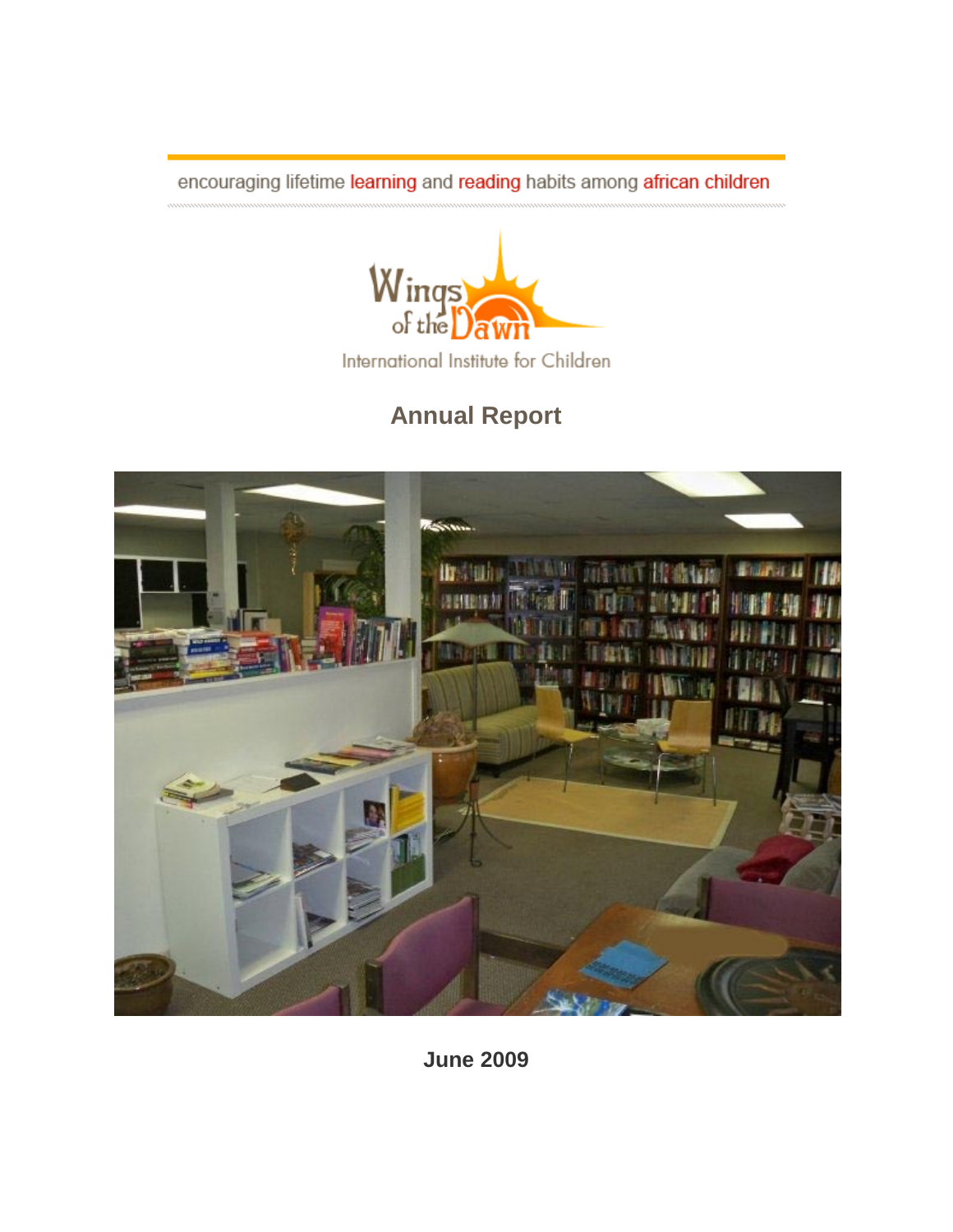*Dear Friends of Wings of the Dawn:*

*This has been an exciting year for Wings of the Dawn. In the history of our organization for the past 12 years, this fiscal year alone we shipped over 120,000 educational materials to three African countries Nigeria, Ghana and Kenya. Although as we continue to face economic challenge I am filled with enthusiasm and hope for what is in store for us in the future. Every year when we take a field trip to project site in Africa, I always come back refreshed. One can feel and experience the great work our committed volunteer members are doing to effect change in the lives of African children and families through our program.* 

*As much as I am truly convinced that we are touching and changing lives through our program, Wings of the Dawn mission is as strong today as it was twelve years ago. As we unveil the New Year with the implementation of our Book Café project in Fort Worth, Nigeria as well as working in partnership with CEDSI Nigeria in the Niger Delta region to support multiple resource center project. Due to large request for materials to support several rural library project managed by Peace Corp volunteers and other Ngo's, our partnership with Thriftbooks has enable us to continue to meet this demand for materials as well as expand our program to other African countries. Our partnership with Thriftbooks has not only enable us to meet this demand for materials but also help to streamline Wings of the dawn supply chain logistics of moving these materials from applicable warehouse to recipient countries in Africa.*

*As we end the year I want to thank the board, members, volunteers, donors and partners for empowering all of us to be able to meet the needs of these African families by providing access to instructional, educational materials to improve literacy.* 

*Thank you to all the friends of Wings of the Dawn*

*Sincerely yours,*

Adeoye Stenaike

*Ade Otenaike President, Wings of the Dawn International Institute for Children*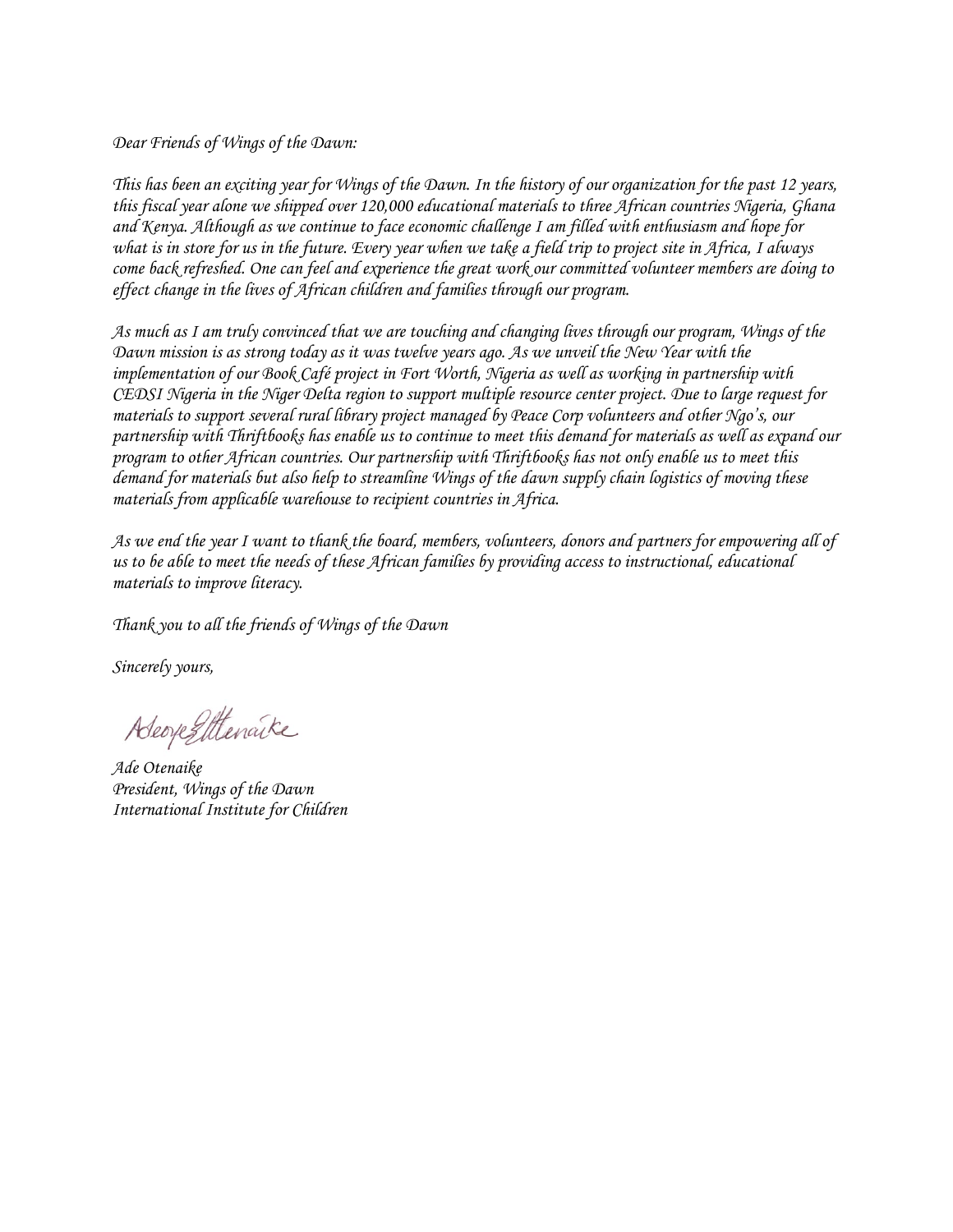# **Enohia Project Story**

We invite you to read the story about Enohia Migrant Fisherman Primary School Project.

#### **Brief description of the project: Enohia Migrant Fisherman Primary School**

Wings of the Dawn, has embark on a collaborative partnership effort with Enohia Community to assist in the completion of a six block elementary school in the village of Enohia Nkalu, Afikpo, Nigeria. This collaborative effort will involve sourcing for needed funds, provision of educational materials and supplies as well as related instructional workshops provided by students and educators from the United States of America.

#### **The School Story**

Currently the school is being housed in two uncompleted personal (residential) buildings that the owners have kindly allowed the community to use temporarily for the school. The community sold some of the community owned land to get the project off the ground tasking themselves heavily to build a classroom block to be able to accommodate the increasing number of students in the school. The project goal has become difficult to accomplish because of the combination of a small population of the community and poverty. So the community has reached out to us help meet the need of improving literacy in rural communities of Africa in our ongoing effort to continue to stimulate and encourage lifelong reading and learning habit among the children of Africa. Our partnership with thriftbooks will enable us to setup a complete library upon completion of the building.

#### **Enohia Nkalu Demographics**

Enohia Migrant Fisherman Primary School is in the village of Enohia Nkalu, Afikpo, Nigeria, the village is the smallest in the local government area situated in the extreme East of the Niger Delta State about 10 kilometers from the majority of other villages (so more or less isolated), separated from Cross River State by cross river. The population at the last census was 5654, of mainly younger age groups because of adult mortality for obvious reasons. More than 90% of the adult working groups are fishermen, who travel to River Niger or some of its tributaries in the Rivers State to fish. They come back to the village only during the heavy rains (July to September). The primary school being sponsored by the village, with a pupil size of about 300, is called Enohia Migrant Fishermen Primary School.

#### **Estimated Cost to Complete Project**

**3,037,860 Nigerian Naira** = **19,386.5 US Dollar + 20% AOC 3877.3 = 23,263.8 US Dollar** 

8**/2/2009 Market Conversion Rate =** 1 **US Dollar (USD)** <sup>=</sup>**156.700**

**Nigerian Naira (NGN)**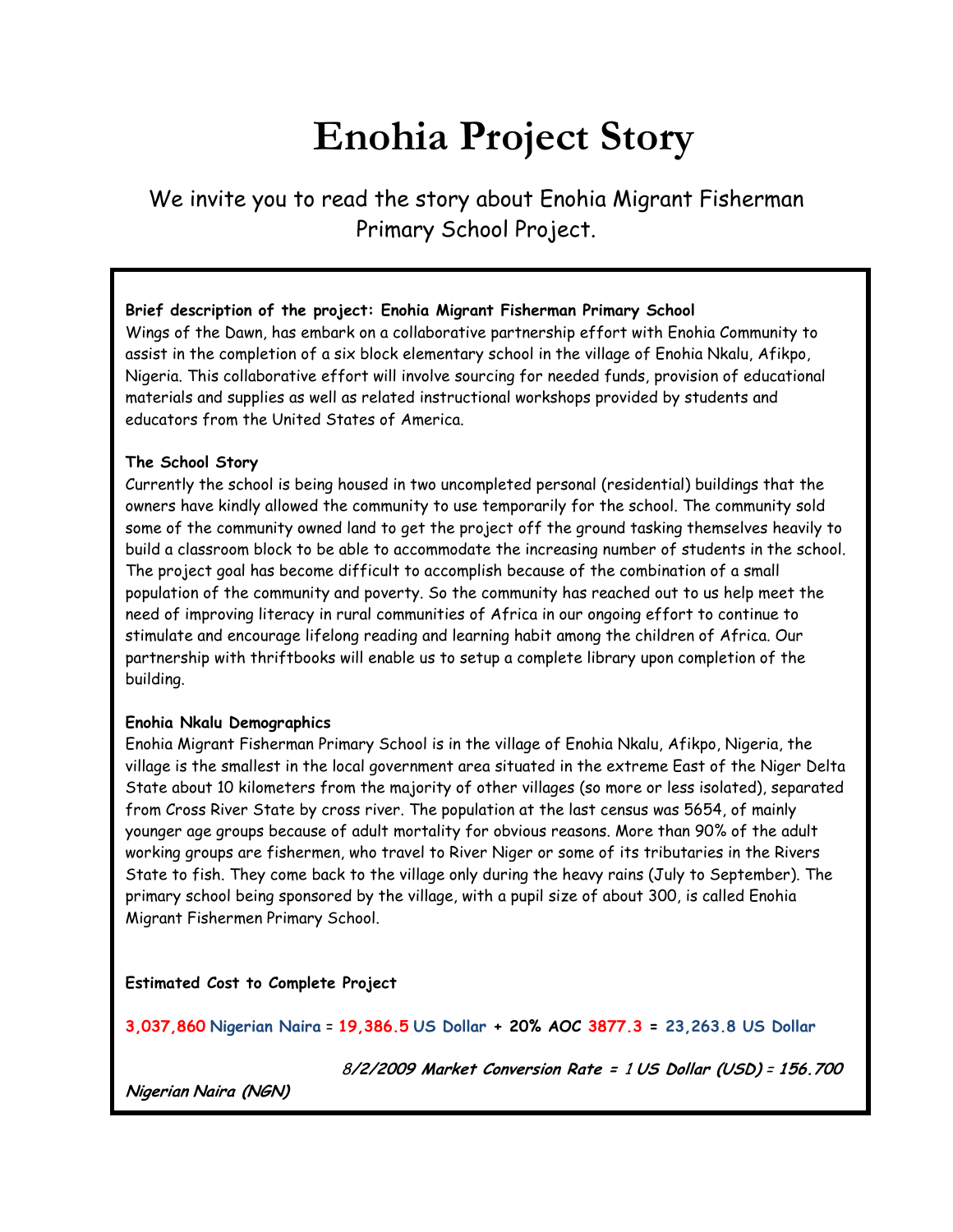**Migrant Fisherman Primary School Today**



**Temporary Classroom Building Classroom A View**



**Classroom B view Makeshift School Toilet** 

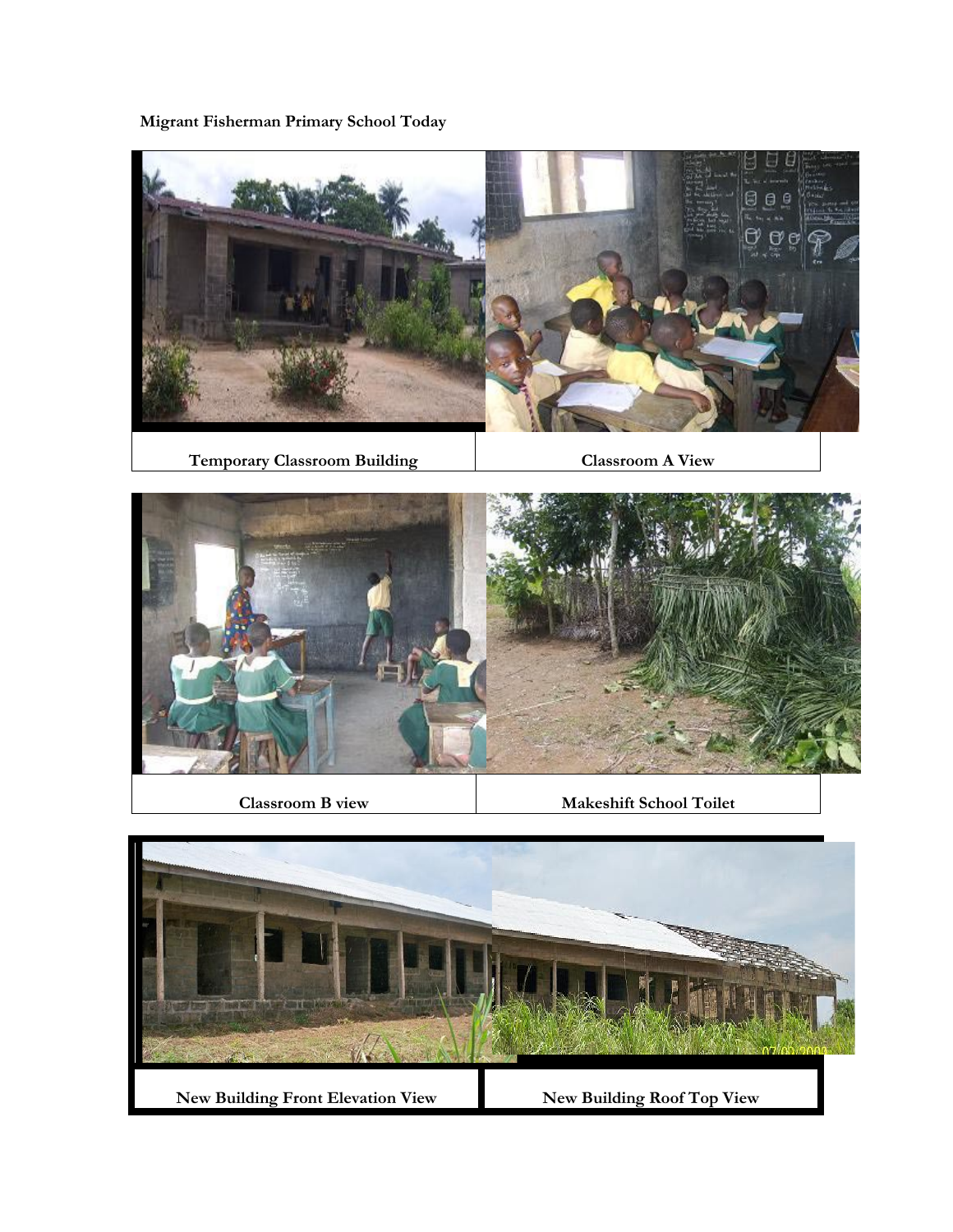# **ABOUT WINGS OF THE DAWN**

Wings of the Dawn International Institute for Children (WoD) is the lead organization in the United States establishing lifelong learning centers in rural communities throughout Africa. Founded in December 1996, WoD currently operates projects in Gambia, Nigeria, Ghana, Kenya and Mozambique. WoD is a 501c3 not-for-profit organization headquartered in Fort Worth, Texas.

In our  $13<sup>th</sup>$  year of providing access to quality educational resources to African children, while promoting awareness as a goodwill ambassador for the United States. During this time we established the first temporary Self-Sustainable Learning Center in Gambia, started a pilot Book Café project in Nigeria and shipped over 400,000 donated educational materials and supplies from the United States and Brazil to Africa.

These books were distributed among schools, libraries and relief organizations in Nigeria, Mozambique, Gambia, Kenya, Gambia and Ghana. This has helped to build an economically stable and productive society in African communities by ensuring access to quality educational opportunities and materials for its citizens.

This past year has been a milestone in the history of Wings of the Dawn as we shipped material to three African countries Nigeria, Ghana and Kenya within the fiscal year; we also began a pilot Book Café project in Nigeria.





#### Mandinaba: Number of library users (per week)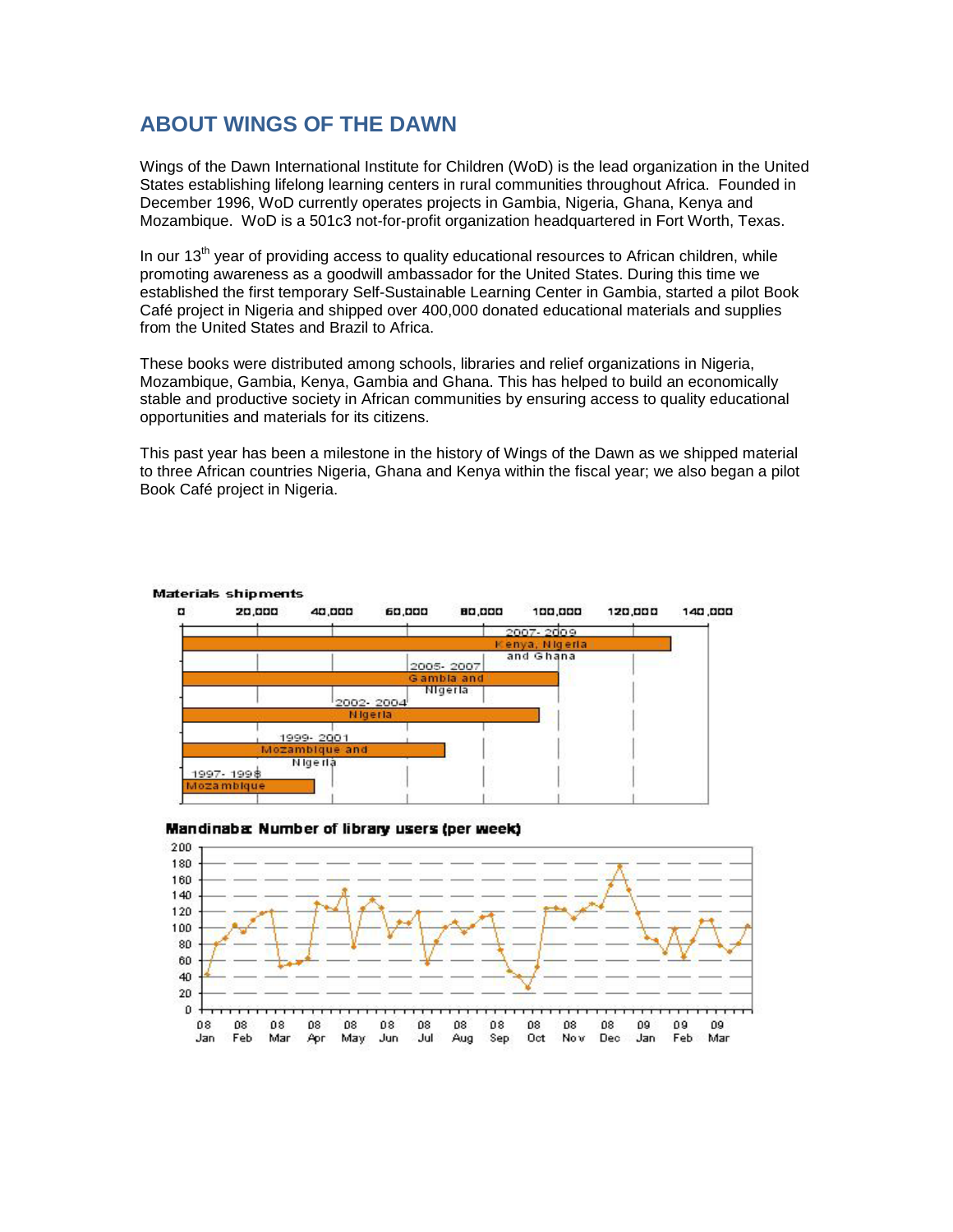|                                | <b>Year 2007</b>                | <b>Year 2008</b> | <b>Year 2009</b> |
|--------------------------------|---------------------------------|------------------|------------------|
| <b>INCOME</b>                  |                                 |                  |                  |
| Capital Campaign               |                                 |                  |                  |
| Corporation                    | \$3,281.26                      | \$16,851.00      | \$15,085.13      |
| Individual/Board Donation      | \$10,969.60                     | \$4,254.46       | \$12,571.54      |
| School                         |                                 | \$1,145.14       |                  |
| <b>Faith Based</b>             |                                 | \$<br>800.00     | \$<br>200.00     |
| <b>Foundation Solicitation</b> |                                 |                  | \$6,600.00       |
| <b>Special Events</b>          |                                 |                  |                  |
| <b>Total Income</b>            | \$14,250.86                     | \$23,050.60      | \$34,456.67      |
|                                |                                 |                  |                  |
| <b>PROGRAM EXPENSE</b>         |                                 |                  |                  |
| <b>Banjul Gambia</b>           |                                 |                  |                  |
| Transportation                 | \$<br>200.00                    | \$<br>4,025.00   | \$<br>0.00       |
| Shipment                       | \$<br>3,825.00                  | \$<br>390.58     | \$<br>0.00       |
| Sorting                        | \$<br>265.00                    | \$<br>0.00       | \$<br>0.00       |
| Port Transportation            | \$<br>350.00                    | \$<br>150.00     | \$<br>0.00       |
| Program Officer Fund           | \$<br>710.00                    | \$<br>0.00       | \$<br>0.00       |
| <b>Total: Gambia Shipment</b>  | \$<br>5,350.00                  | \$<br>4,565.58   | \$<br>0.00       |
| Kenya/Ghana                    |                                 |                  |                  |
| Transportation                 | \$<br>0.00                      | \$<br>0.00       | \$<br>0.00       |
| Shipment                       | \$<br>0.00                      | \$<br>0.00       | \$4,500.00       |
| Sorting                        | \$<br>0.00                      | \$<br>0.00       | \$<br>0.00       |
| Port Transportation            | \$<br>0.00                      | \$<br>0.00       | \$<br>0.00       |
| Program Officer Fund           | \$<br>0.00                      | \$<br>0.00       | \$<br>0.00       |
| <b>Total: Kenya/Ghana</b>      | \$<br>0.00                      | \$<br>0.00       | \$4,500.00       |
| Nigeria                        |                                 |                  |                  |
| Transportation                 | \$<br>0.00                      | \$2,005.86       | \$<br>528.00     |
| Shipment                       | \$<br>4,160.00                  | \$<br>4,610.00   | \$9.890.00       |
| Sorting                        | \$<br>392.73                    | \$<br>0.00       | \$<br>458.30     |
| Port Transportation            | \$<br>249.43                    | \$<br>0.00       | \$<br>0.00       |
| Program Officer Fund           | \$<br>0.00                      | \$<br>0.00       | \$<br>0.00       |
| <b>Total: Nigeria Shipment</b> | \$4,802.16                      | \$6,615.86       | \$10,876.30      |
| <b>Total: Shipping</b>         | \$10,152.16                     | \$11,181.44      | \$15,376.30      |
| <b>Inspectors Travel</b>       |                                 |                  |                  |
| <b>Board</b>                   | \$<br>0.00                      | 800.00<br>\$     | \$1,000.00       |
| Air Travel                     | \$<br>0.00                      | \$1,801.60       | \$1,369.75       |
| Visa for 2                     | \$<br>0.00                      |                  |                  |
| Passport and other Fees        | \$<br>0.00                      | \$<br>84.40      | \$<br>91.18      |
| In Country Travel              | $\overline{\mathbf{S}}$<br>0.00 |                  | \$<br>464.06     |
| <b>Total: Inspector Travel</b> | \$<br>0.00                      | \$2,686.00       | \$2,924.99       |
| Adopt a School                 | \$<br>0.00                      | \$<br>19.27      | \$<br>0.00       |
| Support                        | \$<br>0.00                      |                  |                  |
| <b>Total: Adopt a School</b>   | \$<br>0.00                      | \$<br>19.27      | \$<br>0.00       |
| Library                        |                                 |                  |                  |

# **Fiscal 2007-2009 Financial Statement**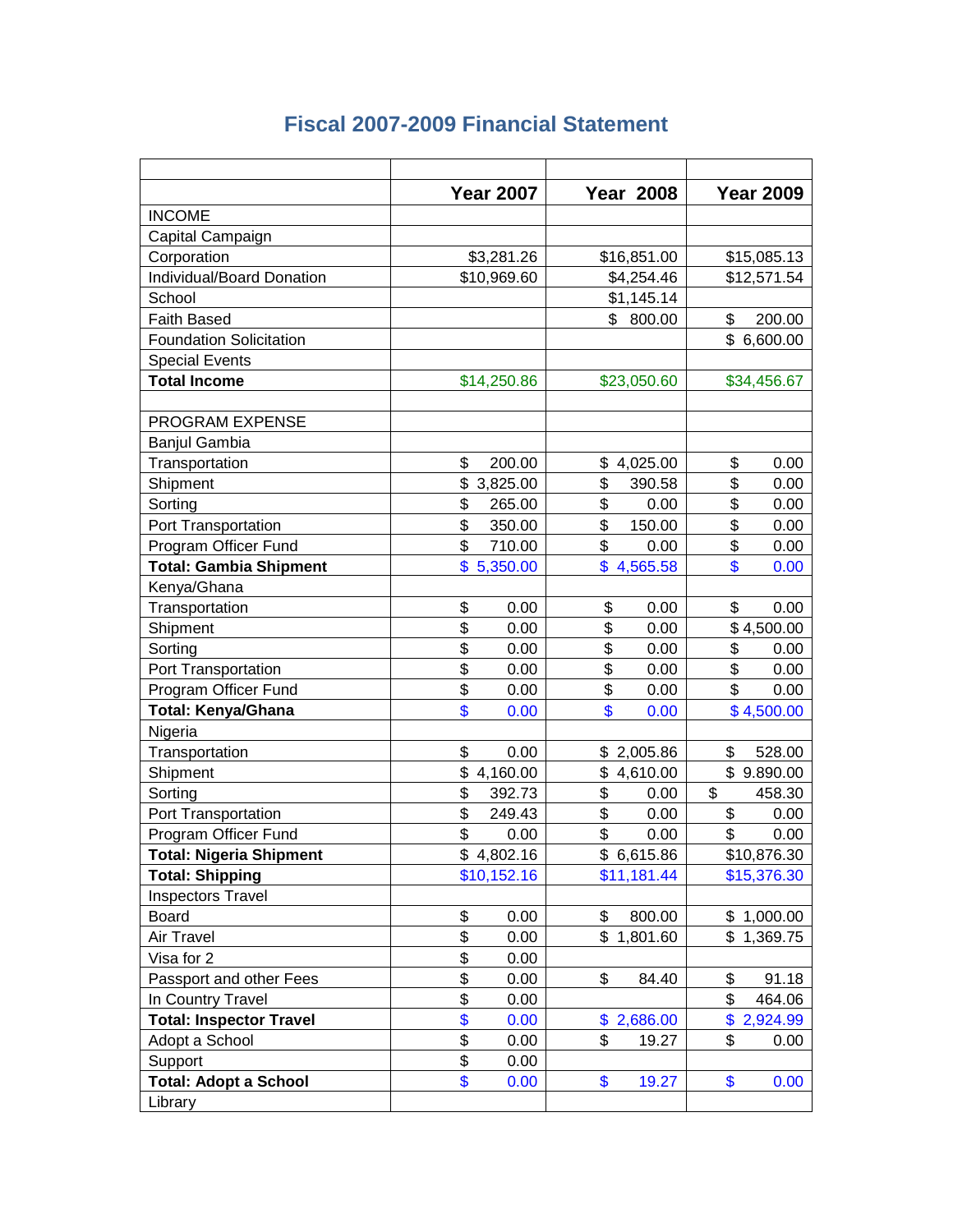|                                                       |          |              |          | 0.00           | \$<br>0.00     |
|-------------------------------------------------------|----------|--------------|----------|----------------|----------------|
| Mandinaba Library                                     |          | \$1,500.00   | \$<br>\$ | 954.00         | \$<br>849.11   |
| Lagos Resource Center                                 |          |              |          |                |                |
| <b>Distribution Warehouse</b>                         |          |              |          |                | \$             |
| <b>Total: Library</b><br><b>Total Program Expense</b> |          | \$1,500.00   | \$       | 954.00         | 849.11         |
|                                                       |          | \$11,652.16  |          | \$14,840.71    | \$19,150.40    |
| <b>CAPACITY BUILDING</b>                              |          |              |          |                |                |
| Fundraising                                           | \$       | 503.80       | \$       | 1,135.45       | \$<br>61.19    |
| Stationary                                            | \$       | 0.00         | \$       | 0.00           | \$<br>0.00     |
| Printing                                              | \$       | 0.00         | \$       | 0.00           | \$<br>0.00     |
| Postage                                               | \$       | 0.00         | \$       | 0.00           | \$<br>0.00     |
| Signage                                               | \$       | 0.00         | \$       | 0.00           | \$<br>0.00     |
| Award/Prizes                                          | \$       | 0.00         | \$       | 0.00           | \$<br>0.00     |
| <b>Facilities Rental</b>                              | \$       | 0.00         | \$       | 0.00           | \$<br>0.00     |
| <b>Public Relations</b>                               | \$       | 0.00         | \$       | 0.00           | \$<br>0.00     |
| <b>Total: Fundraising</b>                             | \$       | 503.80       |          | \$1,135.45     | \$<br>61.19    |
| Administration                                        |          |              |          |                |                |
| Postage                                               | \$       | 245.85       | \$       | 0.00           | \$<br>132.63   |
| <b>Office Supplies &amp; Stationary</b>               | \$       | 248.61       | \$       | 0.00           | \$<br>842.72   |
| Telephone & L/D                                       | \$       | 897.91       | \$       | 1,829.39       | \$<br>1,800.04 |
|                                                       | \$       | 55.00        | \$       | 25.02          | \$<br>25.00    |
| <b>Annual Registration</b><br><b>Transaction Fees</b> | \$       | 89.00        | \$       | 0.00           | \$<br>50.00    |
|                                                       | \$       |              | \$       |                | \$             |
| Gift                                                  | \$       | 42.08        | \$       | 0.00<br>944.12 | \$<br>0.00     |
| Insurance                                             | \$       | 0.00<br>0.00 | \$       | 0.00           | \$<br>939.76   |
| Printing and copying                                  | \$       |              | \$       |                | \$<br>136.31   |
| <b>Audited Financial Statements</b>                   | \$       | 0.00         | \$       | 0.00           | \$<br>0.00     |
| Parking                                               |          | 0.00         |          | 385.00         | 840.00         |
| Rent                                                  | \$<br>\$ | 0.00         | \$       | 1,369.30       | \$2,763.60     |
| <b>Utilities</b>                                      |          | 0.00         | \$       | 2,054.14       | \$<br>832.16   |
| <b>Total: Administration</b>                          | \$       | 1,578.45     | \$       | 6,606.97       | \$8,362.22     |
| Personnel                                             | \$       | 0.00         | \$       | 0.00           | \$<br>0.00     |
| <b>Executive Director</b>                             | \$       | 0.00         | \$       | 0.00           | \$<br>0.00     |
| <b>Fringe Benefits</b>                                | \$       | 0.00         | \$       | 0.00           | \$<br>0.00     |
| Intern (part-time)                                    | \$       | 0.00         | \$       | 0.00           | \$<br>0.00     |
| Consultant                                            | \$       | 0.00         | \$       | 0.00           | \$<br>0.00     |
| <b>Total: Personnel</b>                               | \$       | 0.00         | \$       | 0.00           | \$<br>0.00     |
| <b>Total: Capacity Building</b>                       | \$       | 2,082.25     |          | \$7,742.42     | \$8,423.41     |
|                                                       |          |              |          |                |                |
| <b>Total Expenses:</b>                                |          | \$13,734.41  |          | \$22,583.13    | \$27,573.81    |
|                                                       | \$       |              | \$       | 467.47         |                |
| <b>Net Income</b>                                     |          | 516.45       |          |                | \$6,882.86     |
|                                                       |          |              |          |                |                |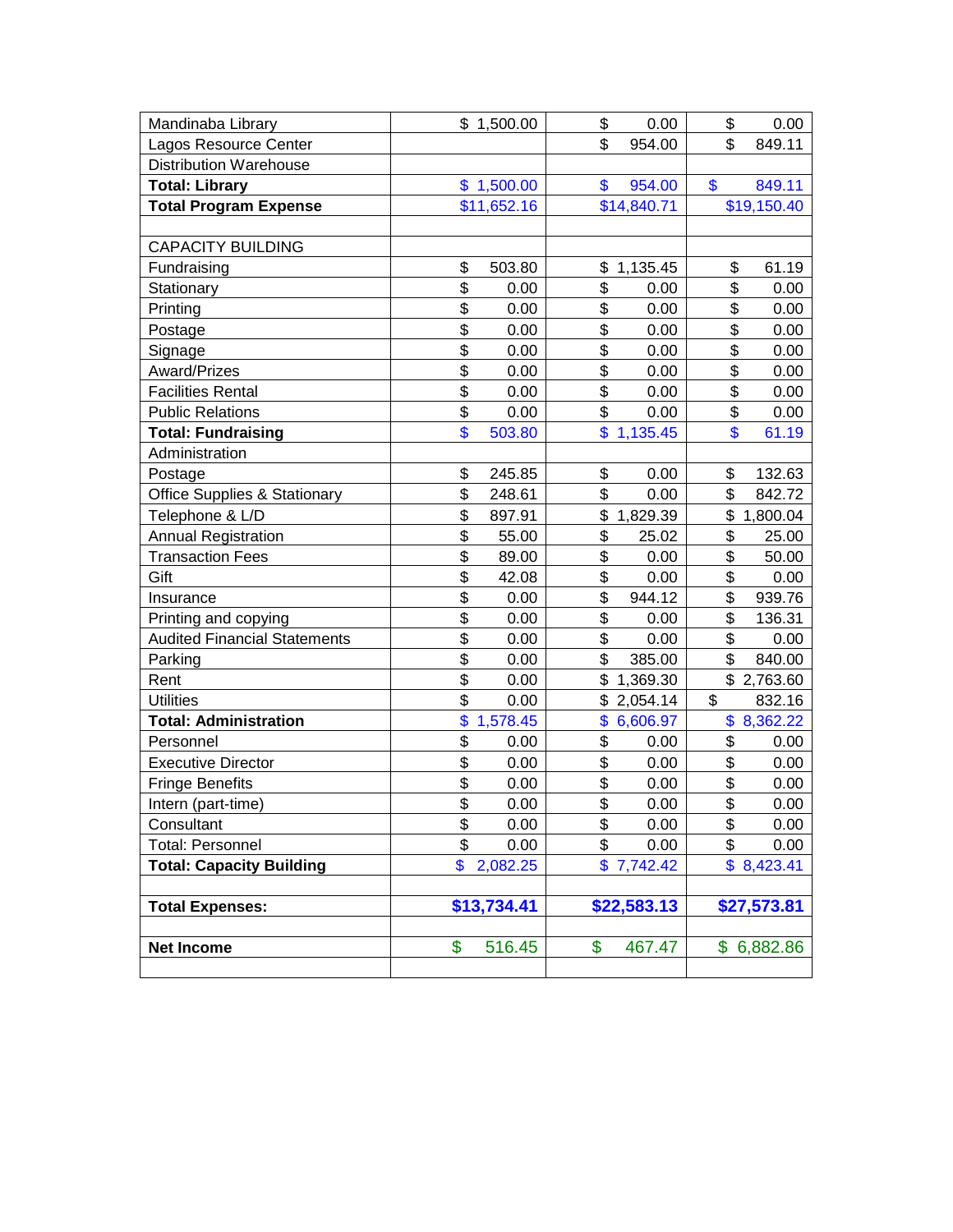# **Proposed FY 2010 Cash Budget**

| <b>INCOME</b>                    |              |
|----------------------------------|--------------|
| Capital Campaign                 | \$45,000.00  |
| Corporate Partnership            | \$34,000.00  |
| Individual/Board Donation        | \$15,000.00  |
| <b>Foundation Solicitation</b>   | \$20,000.00  |
| <b>Special Events</b>            | \$35,000.00  |
| <b>Total Projected Income</b>    | \$149,000.00 |
| <b>EXPENSE</b>                   |              |
| <b>PROGRAM EXPENSE</b>           |              |
| Gambia                           |              |
| Transportation                   | \$600.00     |
| Shipment                         | \$4,400.00   |
| Sorting                          | \$320.00     |
| Port Transportation              | \$550.00     |
| <b>Total Gambia</b>              | \$5,870.00   |
| Nigeria                          |              |
| Transportation                   | \$600.00     |
| Shipment                         | \$5,130.00   |
| Sorting                          | \$320.00     |
| Port Transportation              | \$550.00     |
| <b>Total Nigeria</b>             | \$6,600.00   |
| Kenya                            |              |
| Transportation                   | \$600.00     |
| Shipment                         | \$4,500.00   |
| Sorting                          | \$320.00     |
| Port Transportation              | \$550.00     |
| <b>Total Other Countries</b>     | \$5,970.00   |
| Ghana                            |              |
| Transportation                   | \$600.00     |
| Shipment                         | \$4,500.00   |
| Sorting                          | \$320.00     |
| Port Transportation              | \$550.00     |
| <b>Total Other Countries</b>     | \$5,970.00   |
| <b>Inspectors Travel</b>         |              |
| Board                            | \$1,400.00   |
| Air Travel                       | \$3,000.00   |
| Visa for 2                       | \$150.00     |
| In Country Travel                | \$1,000.00   |
| <b>Total Inspectors Travel</b>   | \$5,550.00   |
| Self-Sustainable Resource Center |              |
| Mandinaba SSLC                   | \$25,000.00  |
| Agege Learning Center/Book Café  | \$10,000.00  |
| Fort Worth Book Café             | \$15,000.00  |
| <b>Total SSLC/Book Cafe</b>      | \$50,000.00  |
| <b>School Project</b>            |              |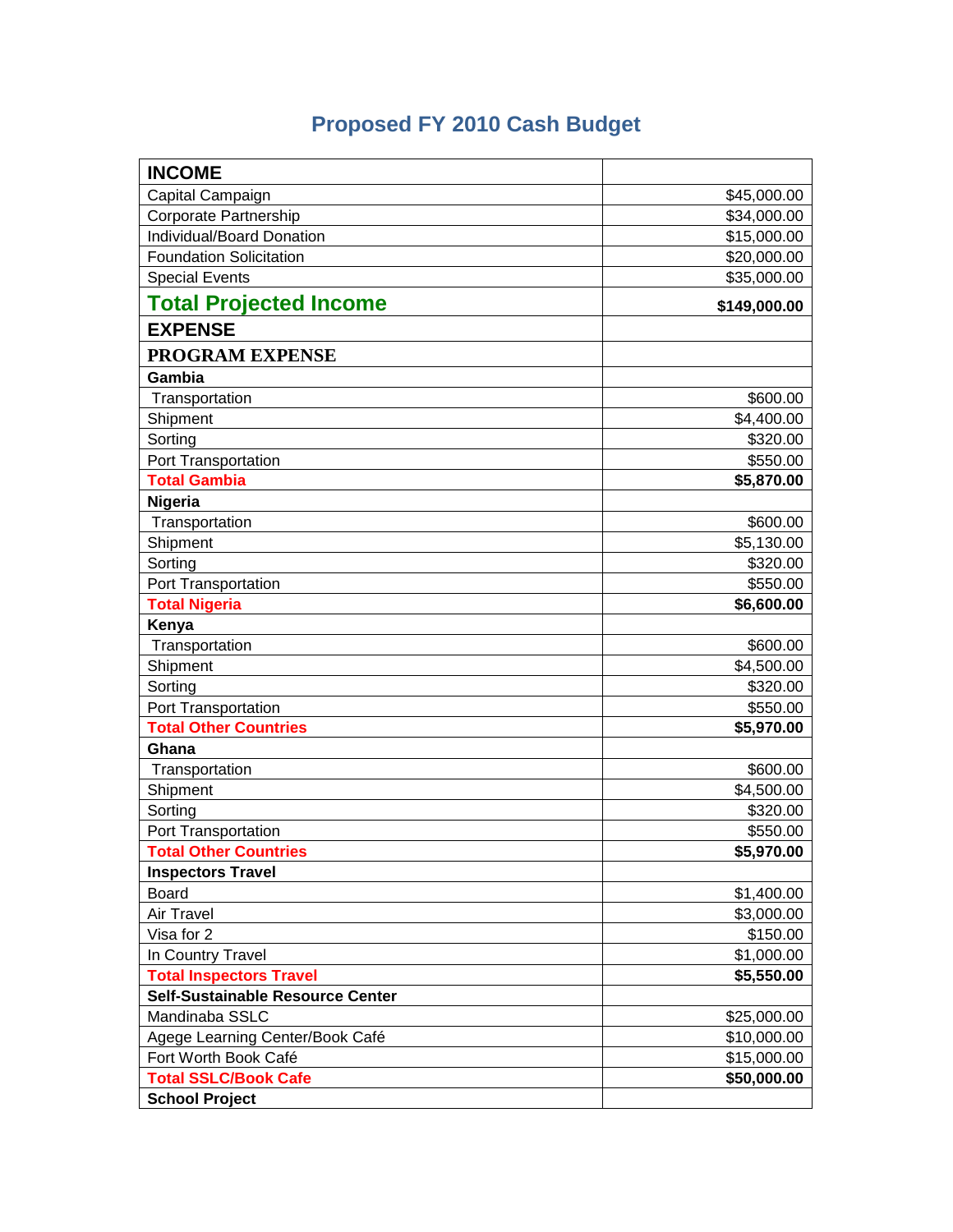| Enohia Migrant Fisherman School         | \$25,000.00  |  |  |  |
|-----------------------------------------|--------------|--|--|--|
| <b>Total School Project</b>             | \$25,000.00  |  |  |  |
| <b>Total Program Expense</b>            | \$79,960.00  |  |  |  |
| <b>CAPACITY BUILDING</b>                |              |  |  |  |
| <b>Fundraising</b>                      |              |  |  |  |
| Stationary                              | \$200.00     |  |  |  |
| Printing                                | \$200.00     |  |  |  |
| Postage                                 | \$300.00     |  |  |  |
| Signage                                 | \$200.00     |  |  |  |
| Award/Prizes                            | \$300.00     |  |  |  |
| <b>Facilities Rental</b>                | \$1,000.00   |  |  |  |
| <b>Public Relations</b>                 | \$100.00     |  |  |  |
| <b>Total Fundraising</b>                | \$2,300.00   |  |  |  |
| <b>Administration</b>                   |              |  |  |  |
| Postage                                 | \$200.00     |  |  |  |
| <b>Office Supplies &amp; Stationary</b> | \$250.00     |  |  |  |
| Communication(Phone,Internet,Cell)      | \$2,500.00   |  |  |  |
| Insurance                               | \$1,200.00   |  |  |  |
| Printing and copying                    | \$350.00     |  |  |  |
| <b>Audited Financial Statements</b>     | \$5,000.00   |  |  |  |
| Rent                                    | \$4,200.00   |  |  |  |
| <b>Utilities</b>                        | \$1,200.00   |  |  |  |
| <b>Total Administration</b>             | \$14,900.00  |  |  |  |
| <b>Personnel</b>                        |              |  |  |  |
| <b>Executive Director</b>               | \$35,000.00  |  |  |  |
| <b>Fringe Benefits</b>                  | \$4,200.00   |  |  |  |
| Intern (part-time)                      | \$8,000.00   |  |  |  |
| Consultant                              | \$5,000.00   |  |  |  |
| <b>Total Personnel</b>                  | \$52,200.00  |  |  |  |
| <b>Total: Capacity Building</b>         | \$69,400.00  |  |  |  |
| <b>Total: Expense</b>                   | \$149,360.00 |  |  |  |
|                                         |              |  |  |  |

# **Our Goal is to raise \$150,000**

Major Additions to proposed Cash Budget:

- Increase number of shipment in 2010
- Plan to establish Lifelong Learning Center in Mandinaba
- Plan to establish Agege Learning Center/Book Café
- Plan to establish Fort Worth Book Café
- Identify industry standard salary for administrative personnel to improve organization capacity building for a sustainable program
- *(\*) Executive Director's salary of \$35k includes 12% for overhead and fringe benefit*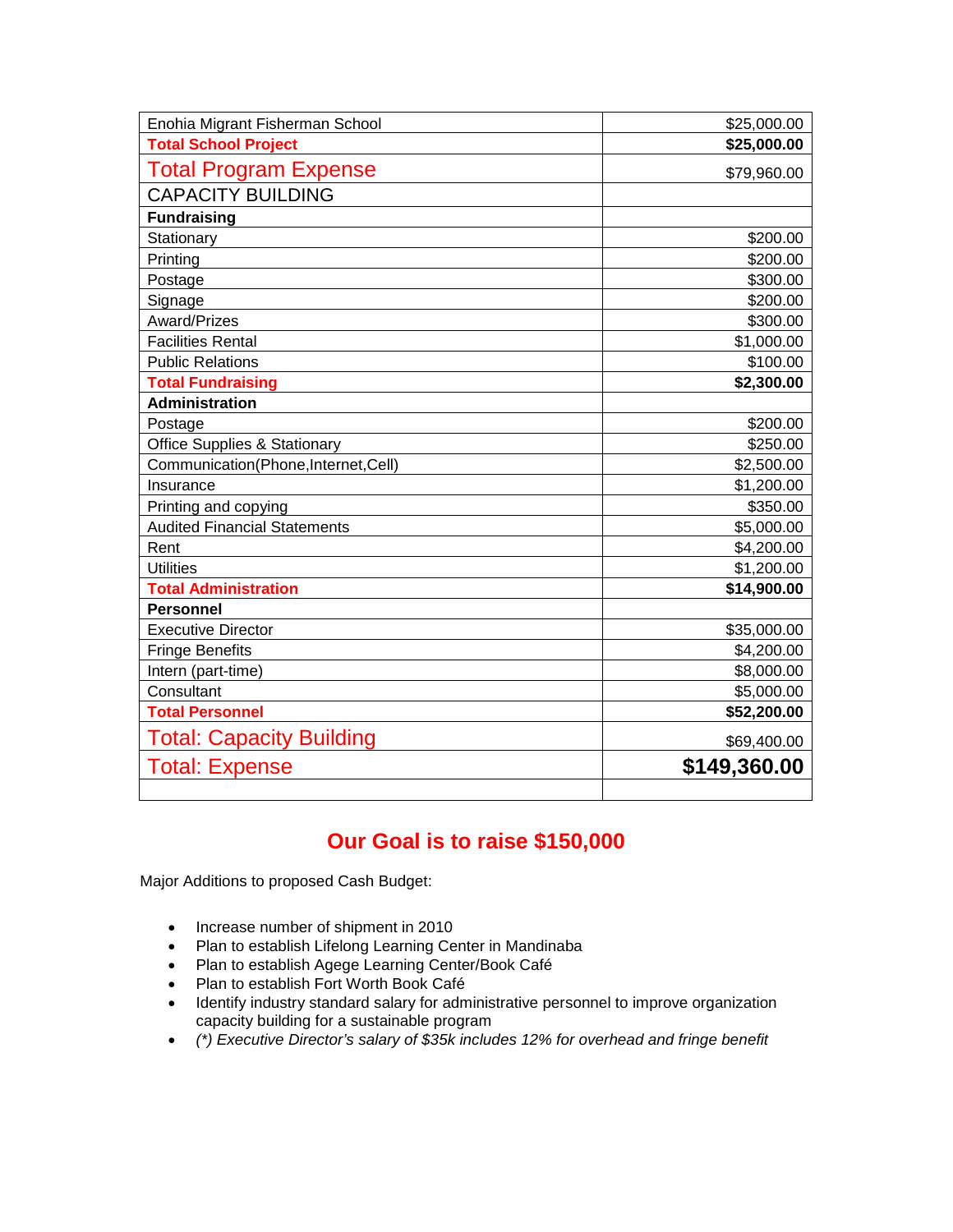# **General Governance**

The duties of the various bodies within Wings of the Dawn International Institute for Children are determined by the laws of the State of Texas and by the organization governance policy and By-Laws. This organization governance policy is decided by the Board of Directors (Board).

The Board and the Executive Director are responsible for the management of the Organization. Other governance bodies have an assisting and supporting role. WOD prepares annual and interim financial statement according to general accounting principle. The Organization's head office is in Fort Worth, Texas. Presently the Board has not decided to identify an independent auditor due to the current size of the organization. To the maximum extent possible, organization actions and records are taken and recorded appropriately.

The decision-making bodies with responsibility for managing the Organization are the Board and the Executive Director. The operations of the Organization are coordinated through the Executive Director and volunteer members. Day-to-day operational responsibility rests with the project area and assigned volunteer members with related task.

### **Board of Directors**

The Board under the organization By-Laws and principles manage WOD. According to the organization articles of incorporation, the Board currently consists of 5 volunteered members appointed by vote at the Annual Board Member Meeting. All directors are required to be active with hands-on approach with the organization activities. And to disclose circumstances that might be perceived as a conflict of interest.

- The Board supervises the operation and management of WOD and decides on significant matters relating to strategy, investments, organization and finance.
- The Board is responsible for overseeing management and for the proper organization operations. It is likewise responsible for overseeing the proper supervision of accounting and control of financial matters.
- The Board has defined a working order, the principles of which are published in the annual report and on the organization's website.
- The Board elects a Chairman and a Vice Chairman from among the Board members and appoints the Executive Director and Vice President.
- The Board approves the organizational structure.
- The Board evaluates its performance annually.
- The Board also reviews the By-Laws annually and amends it when required.
- The Board meets regularly on a monthly members meeting at least ten times a year.

### **Accountability and Control**

- 1. The President / Executive Director has supervisory responsibility for the treasurer of Wings of the Dawn and each affiliate.
- 2. All financial books and records are kept in a manner consistent with Generally Accepted Accounting Principles.
- 3. All financial books and records are open for public inspection at corporate headquarters during normal business hours upon request.
- 4. An annual report is prepared within three months after the close of each fiscal year. This report will account for the current financial status of the organization and describe all material progress made with the projects of the organization.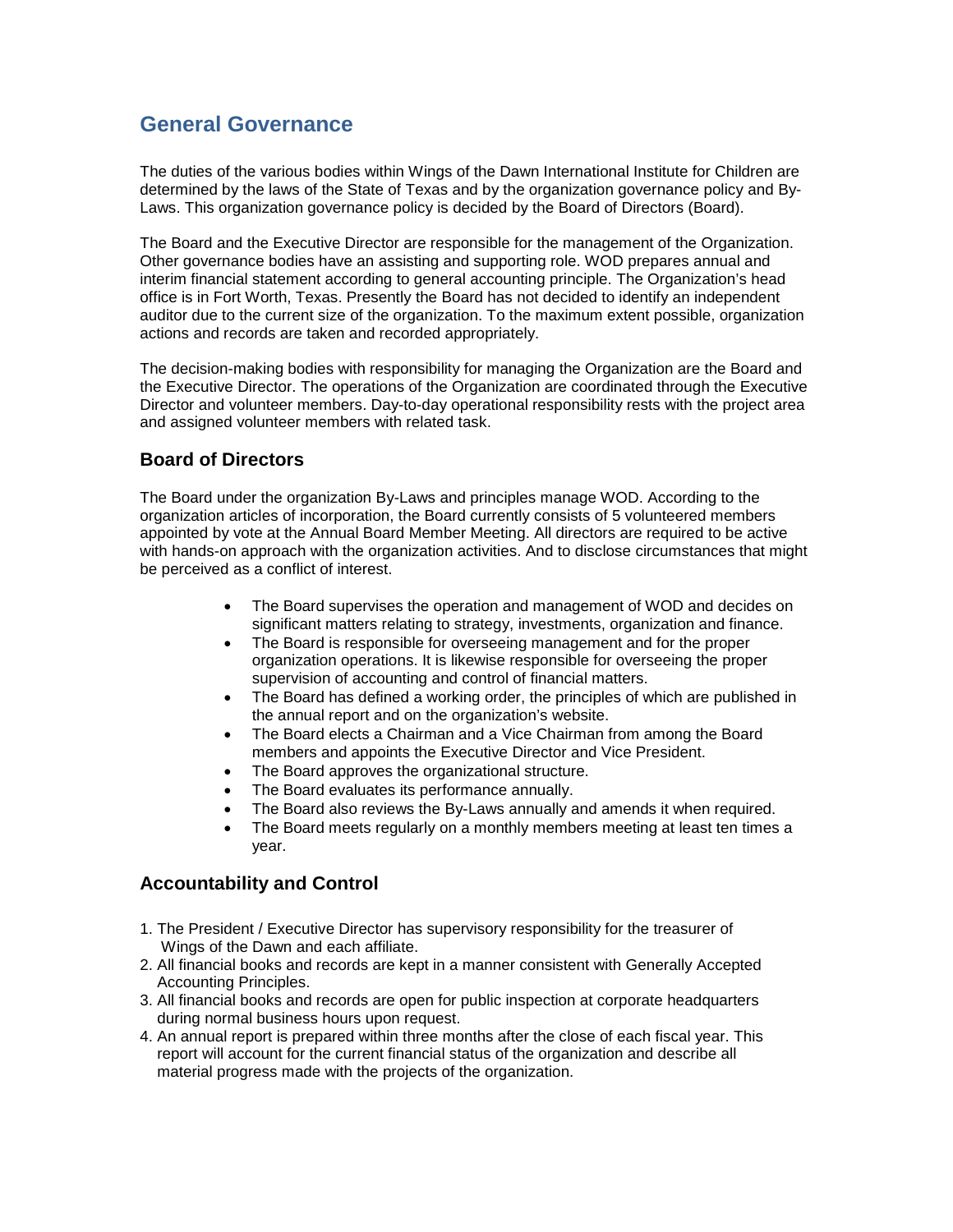A copy of the annual report is sent automatically to each major donor (one who contributes at least \$5,000 in the applicable fiscal year) and to all other donors upon specific request. The annual report is also made available to the general public on the Internet, or at corporate headquarters during normal business hours upon request. The Internet version may be freely downloaded. A non-donor may also have a hard copy of the annual report furnished to him by mail, at cost, upon request.

### **General Mode of Operation**

- 1. We will stay abreast with available information concerning developments in the field of education in our project countries. This includes compiling and updating our school "shopping list" based on needs determined by both current reports and personal visits by our personnel to the project countries.
- 2. Each year, at least one Board representative will visit each project country to assess needs, search for new qualified recipients of gathered materials, coordinate distribution of materials shipped, and evaluate and adjust allocations previously made.
- 3. We will continue soliciting gifts in kind of books and school supplies from donors in the United States.
- 4. We will continue our program of soliciting monetary contributions from individuals, charitable foundations and contributions of money and service from multinational corporations and NGOs doing business in our project countries in order to finance and arrange for shipping of donated materials and expand our programs.
- 5. We will continue collected materials of English language from the United States. In this connection, we will continue coordinating with local and multinational NGOs and government authorities in identifying schools and community groups for receipt of the materials we gather and send. Partnering NGOs normally will bear the costs of bringing the shipped materials from the port of destination to the places in the country where they will be ultimately used. Local NGOs will also see to their proper use. Annual visitors from our organization will also verify that materials previously shipped are being properly utilized.
- 6. Once our program of collecting and sending books and school supplies is well established in one location, the program will be expanded to other communities and countries. Such communities and schools that are candidates for receiving materials from this organization must have a good record of community involvement, physical infrastructure, and a willingness to work out their own problems if necessary without outside help. Ideally, there should be a spirit of pro-activeness in the community.
- 7. Future projects may include training and assisting in the establishment of school and library organization and construction. However, such projects will not be undertaken until we have the personnel and financial means to institute such new projects while continuing to operate our original book collection and shipping projects.